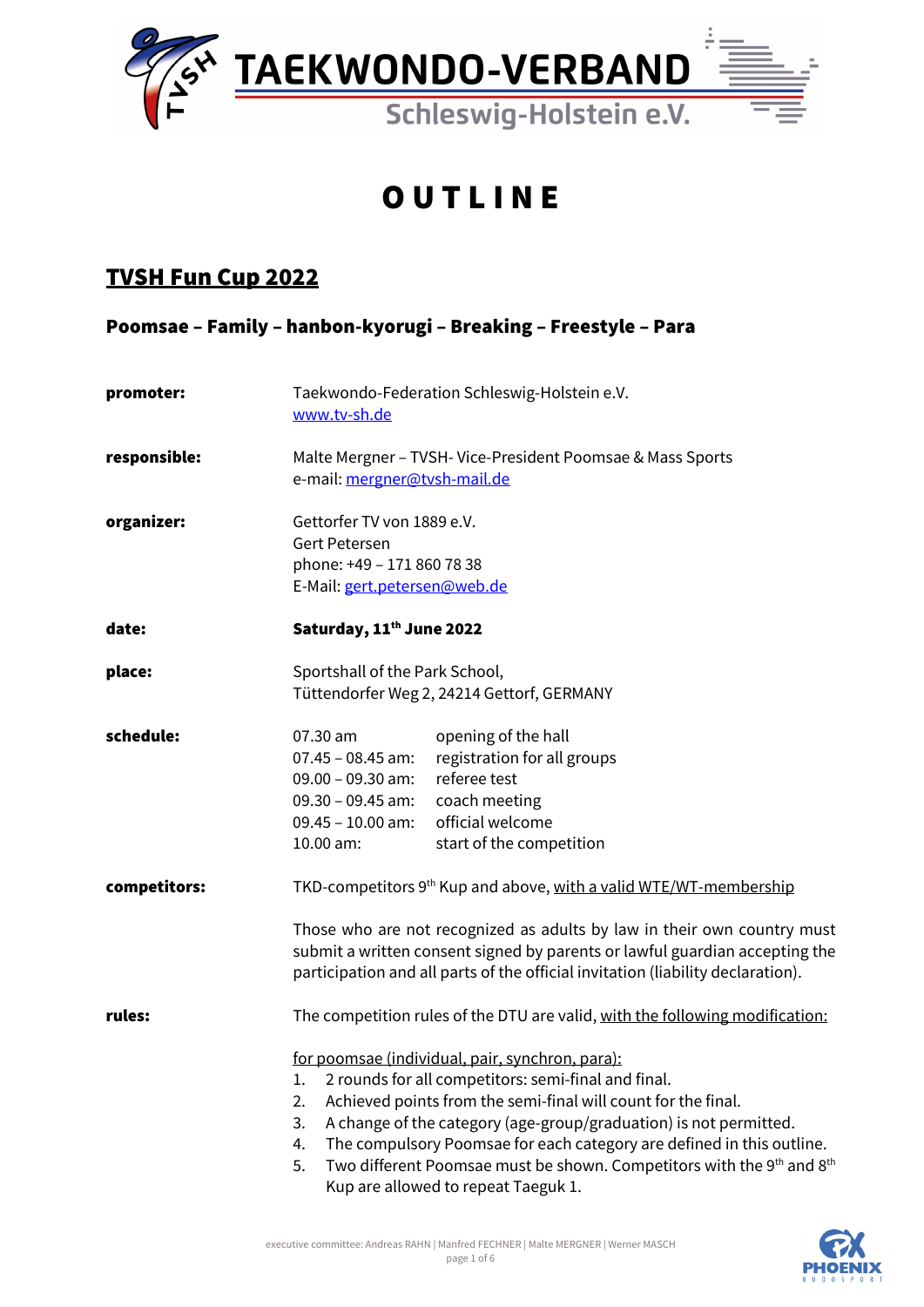

- 6. For pair and synchron, the competitor with the lowest graduation defines the Poomsae.
- 7. For pair and synchron, same and mixed gender teams are allowed.
- 8. All participants in the para divisions must show a medical certificate to prove their disability at the registration. This certificate can be issued in German or English language. If the participant is in possesion of a disabled ID card, it needs to be shown as well. INAS Master List is accepted by number

for hanbon-kyorugi (= Einschrittkampf / 1SK):

- 1. 1 round for all competitors: final.
- 2. It will be shown 4 attacks only with the fist.
- 3. Thrown actions are not permitted.
- 4. The defence should consist of minimum 3 movements.
- 5. It's not allowed to hit the attacker after the defence movement.
- 6. Only the defender will be scored.
- 7. The overall impression of techniques will be scored.

### for family:

- 1. 2 competitors can start as a family.
- 2. 1 round for all competitors: final.
- 3. The Poomsae can be chosen freely.

### for breaking:

- 1. 1 round for all competitors: final.
- 2. The competitor must bring his own breaking material.
- 3. Only single-breaking or combinations with up to 3 techniques are allowed.
- 4. A combination is a sequence of techniques in which no more than two steps are allowed between the individual techniques and no concentration phase or interruption of the flow of movement between the techniques can be detected.
- 5. Breaking with the hand is only allowed for competitors older than 18 years.
- 6. Only wood is allowed, 30 cm x 30 cm.
- 7. The belt-promotion-rules of the DTU for breaking are valid for the wood thickness. With increased difficulty these can be reduced.
- 8. All partners who will assist have to wear a dobok.

### for freestyle (regular):

- 1. 1 round for all competitors: final.
- 2. The music must be sent as an mp3 file until the deadline by e-mail to [reg@tvsh-mail.de](mailto:reg@tvsh-mail.de)
- 3. The freestyle Poomsae shall have a duration: division under 11: from 60 to 100 seconds division above 12: from 90 to 100 seconds

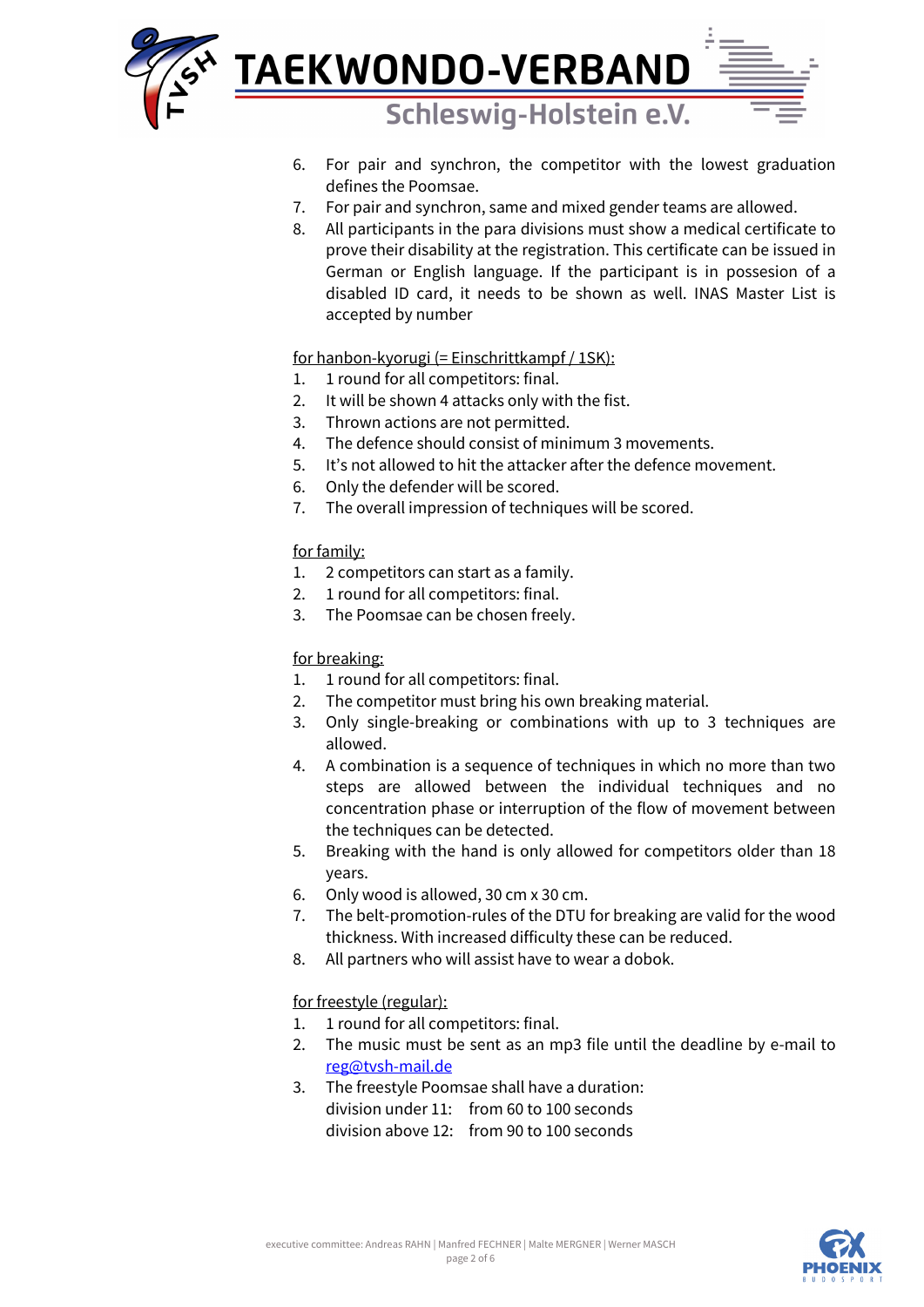

### for freestyle light:

- 1. 1 round for all competitors: final.
- 2. The use of music is voluntary. If music is used, the mp3-file should be sent until the deadline by e-mail to [reg@tvsh-mail.de](mailto:reg@tvsh-mail.de)
- 3. The following basic techniques are mandatory: twio-ap-chagi, twio-yop-chagi, acrobatic action
- 4. The freestyle Poomsae shall have a duration from 30 to 100 seconds.
- 5. If a basic technique is missing it will be sanctioned with -0.3 points.

### categories: individual

| $LK 1 = category 1$ |               |                               |  |
|---------------------|---------------|-------------------------------|--|
| participants        | year of birth | graduation                    |  |
| division under 9    | before 2013   |                               |  |
| division under 11   | $2012 - 2011$ |                               |  |
| division under 14   | $2010 - 2008$ |                               |  |
| division under 17   | $2007 - 2005$ | 2 <sup>nd</sup> Kup and above |  |
| division under 30   | $2004 - 1992$ |                               |  |
| division under 40   | 1991 - 1982   |                               |  |
| division above 41   | after 1981    |                               |  |

| $LK 2 = category 2$ |               |                       |  |
|---------------------|---------------|-----------------------|--|
| participants        | year of birth | graduation            |  |
| division under 9    | before 2013   |                       |  |
| division under 11   | $2012 - 2011$ |                       |  |
| division under 14   | $2010 - 2008$ |                       |  |
| division under 17   | $2007 - 2005$ | $6th$ Kup – $3rd$ Kup |  |
| division under 30   | $2004 - 1992$ |                       |  |
| division under 40   | 1991 - 1982   |                       |  |
| division above 41   | after 1981    |                       |  |

| $LK3 = category3$ |               |                                           |  |
|-------------------|---------------|-------------------------------------------|--|
| participants      | graduation    |                                           |  |
| division under 9  | before 2013   |                                           |  |
| division under 11 | $2012 - 2011$ |                                           |  |
| division under 14 | $2010 - 2008$ |                                           |  |
| division under 17 | $2007 - 2005$ | 9 <sup>th</sup> Kup - 7 <sup>th</sup> Kup |  |
| division under 30 | $2004 - 1992$ |                                           |  |
| division under 40 | 1991 - 1982   |                                           |  |
| division above 41 | after 1981    |                                           |  |

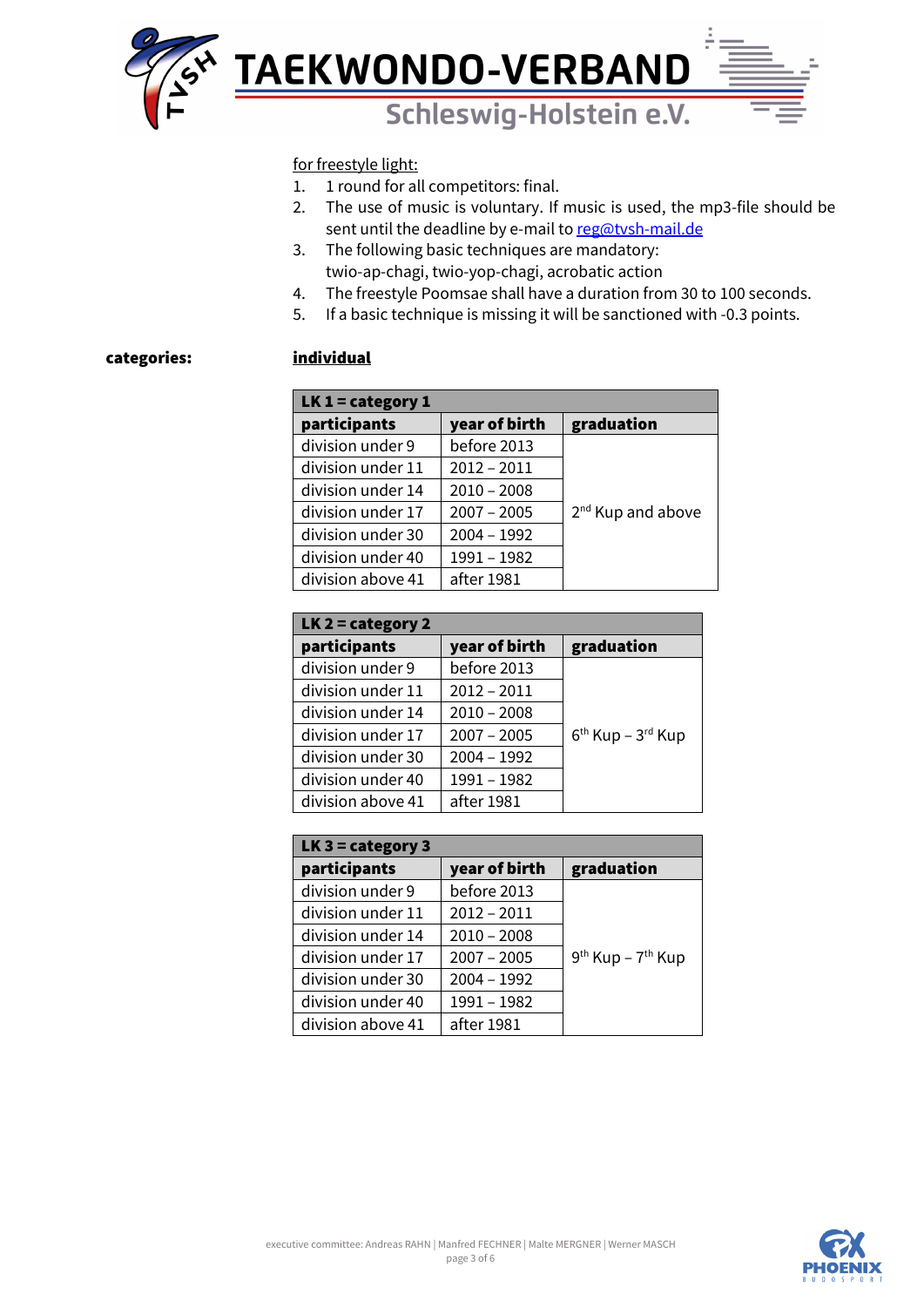

### pair, synchron and hanbon-kyorugi (= Einschrittkampf / 1SK):

| LK $1 =$ category $1$ |               |                               |  |
|-----------------------|---------------|-------------------------------|--|
| participants          | year of birth | graduation                    |  |
| division under 11     | before 2011   |                               |  |
| division under 17     | $2010 - 2005$ |                               |  |
| division under 30     | $2004 - 1992$ | 4 <sup>th</sup> Kup and above |  |
| division above 31     | after 1991    |                               |  |

| LK $2 =$ category 2 |               |                       |  |
|---------------------|---------------|-----------------------|--|
| participants        | year of birth | graduation            |  |
| division under 11   | before 2011   |                       |  |
| division under 17   | $2010 - 2005$ |                       |  |
| division under 30   | $2004 - 1992$ | $9th$ Kup – $5th$ Kup |  |
| division above 31   | after 1991    |                       |  |

### breaking:

| participants      | year of birth | thickness                   | graduation              |
|-------------------|---------------|-----------------------------|-------------------------|
| division under 17 | $2008 - 2005$ | min. 1.5 cm                 |                         |
|                   |               | 18 – 40 male: min. 2.5 cm   | 9 <sup>th</sup> Kup and |
| division above 18 | after 2004    | 18 - 40 female: min. 2.0 cm | above                   |
|                   |               | min. 1.5 cm<br>$+41:$       |                         |

### family:

| participants           | year of birth | graduation                    |
|------------------------|---------------|-------------------------------|
| all Taeguk 5 and below | all           | 9 <sup>th</sup> Kup and above |
| all Taeguk 6 and above |               |                               |

### freestyle and freestyle light:

| participants      | year of birth | graduation                    |
|-------------------|---------------|-------------------------------|
| division under 11 | before 2011   |                               |
| division under 17 | $2010 - 2005$ | 9 <sup>th</sup> Kup and above |
| division above 18 | after 2004    |                               |

### para:

| P10, P20, P30, P60 |               |                               |  |
|--------------------|---------------|-------------------------------|--|
| participants       | year of birth | graduation                    |  |
| division under 15  | before 2007   |                               |  |
| division under 30  | $2006 - 1992$ | 9 <sup>th</sup> Kup and above |  |
| division above 31  | after 1991    |                               |  |

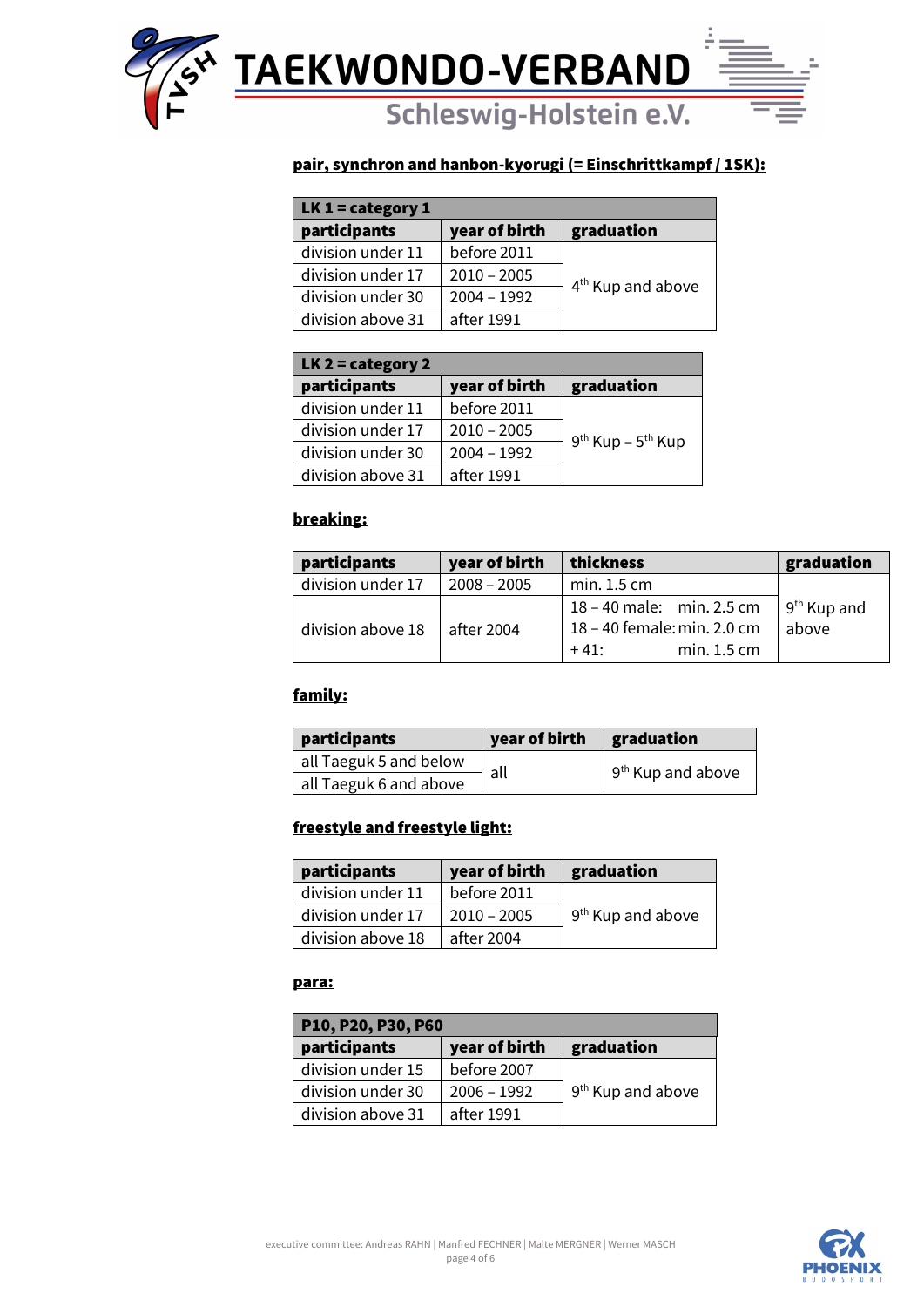

### compulsory Poomsae

| graduation                                | semi-final                     | final                          |  |
|-------------------------------------------|--------------------------------|--------------------------------|--|
| 9 <sup>th</sup> Kup - 8 <sup>th</sup> Kup | Taeguk 1                       | free choice Taeguk 1 and above |  |
| 7 <sup>th</sup> Kup                       | Taeguk 1                       | free choice Taeguk 2 and above |  |
| 6 <sup>th</sup> Kup                       | Taeguk 2                       | free choice Taeguk 1 and above |  |
| 5 <sup>th</sup> Kup                       | Taeguk 3                       | free choice Taeguk 1 and above |  |
| 4 <sup>th</sup> Kup                       | Taeguk 4                       | free choice Taeguk 2 and above |  |
| 3 <sup>th</sup> Kup                       | Taeguk 5                       | free choice Taeguk 3 and above |  |
| 2 <sup>th</sup> Kup                       | Taeguk 6                       | free choice Taeguk 4 and above |  |
| 1 <sup>th</sup> Kup                       | Taeguk 7                       | free choice Taeguk 5 and above |  |
| 1 <sup>st</sup> Dan and above             | free choice Taeguk 7 and above |                                |  |
| para                                      |                                | free choice Taeguk 1 and above |  |

fee: **registration before 22<sup>nd</sup> May 2022:** early-bird registration after 23<sup>rd</sup> May 2022: regular

| category       | early-bird | regular |
|----------------|------------|---------|
| individual     | 20.00€     | 23.00€  |
| pair           | 15.00€     | 18.00€  |
| synchron       | 15.00€     | 18.00€  |
| hanbon-kyorugi | 15.00€     | 18.00€  |
| breaking       | 7.00€      | 10.00€  |
| family         | 15.00€     | 18.00€  |
| para           | 15.00€     | 18.00€  |
| freestyle      | 15.00€     | 18.00€  |

Entry fees must be paid for all competitors on the following account. Registrations without evidence of the transfer are considered as not delivered. If a competitor does not start, the fee will expire. Cash payment isn't possible.

| bank account: |                              |
|---------------|------------------------------|
| recipient:    | <b>TVSH</b>                  |
| bank name:    | Sparkasse Südholstein        |
| IBAN:         | DE 43 2305 1030 0510 1014 62 |
| BIC:          | NOLA DE 21 SHO               |
| reference:    | TVSH Fun Cup / CLUB NAME     |